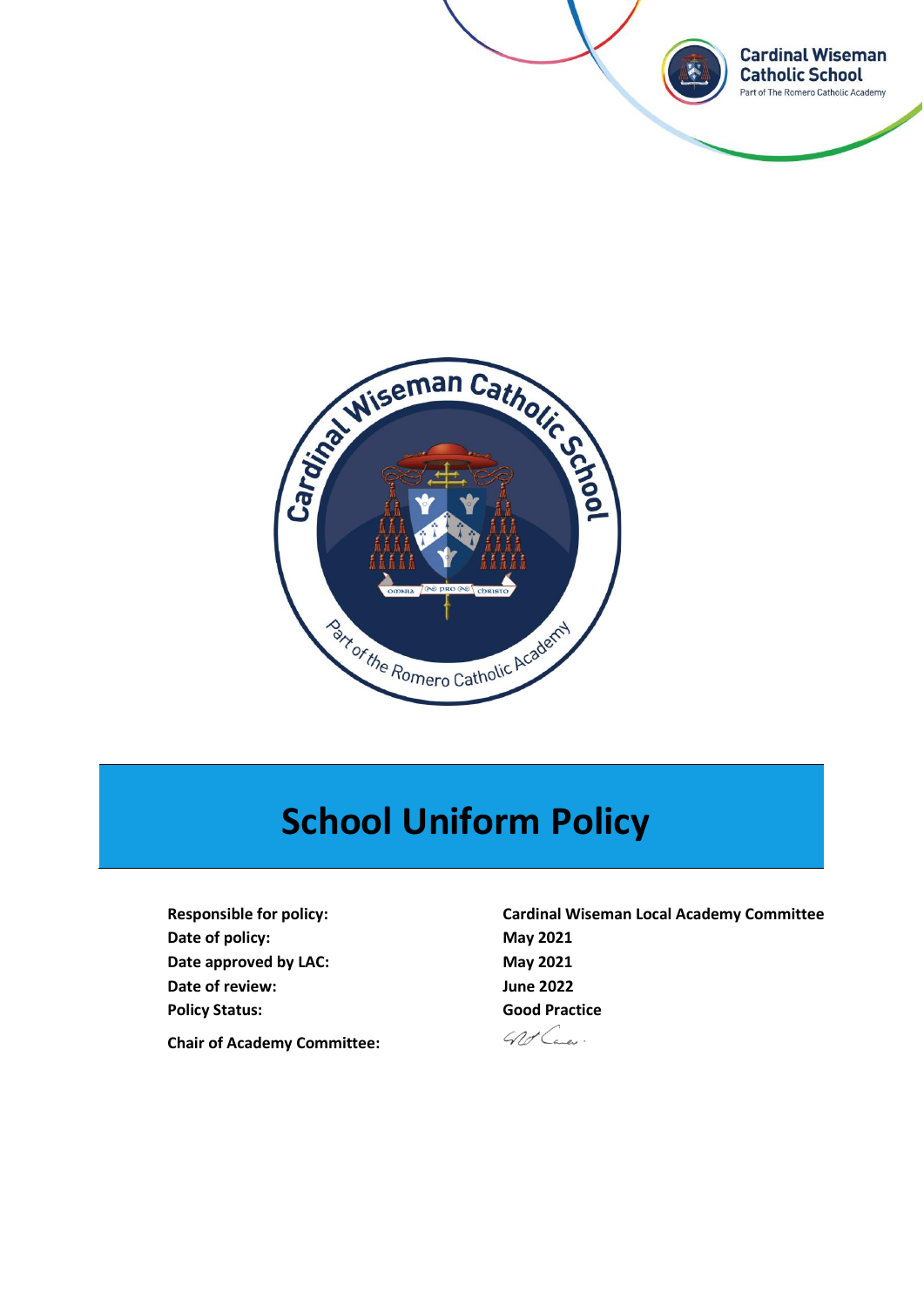

# Contents

| 1.  |  |
|-----|--|
| 2.  |  |
| 3.  |  |
| 4.  |  |
| 5.  |  |
| 6.  |  |
| 7.  |  |
| 8.  |  |
| 9.  |  |
| 10. |  |
| 11. |  |
| 12. |  |
| 13. |  |
| 14. |  |
| 15. |  |
| 16. |  |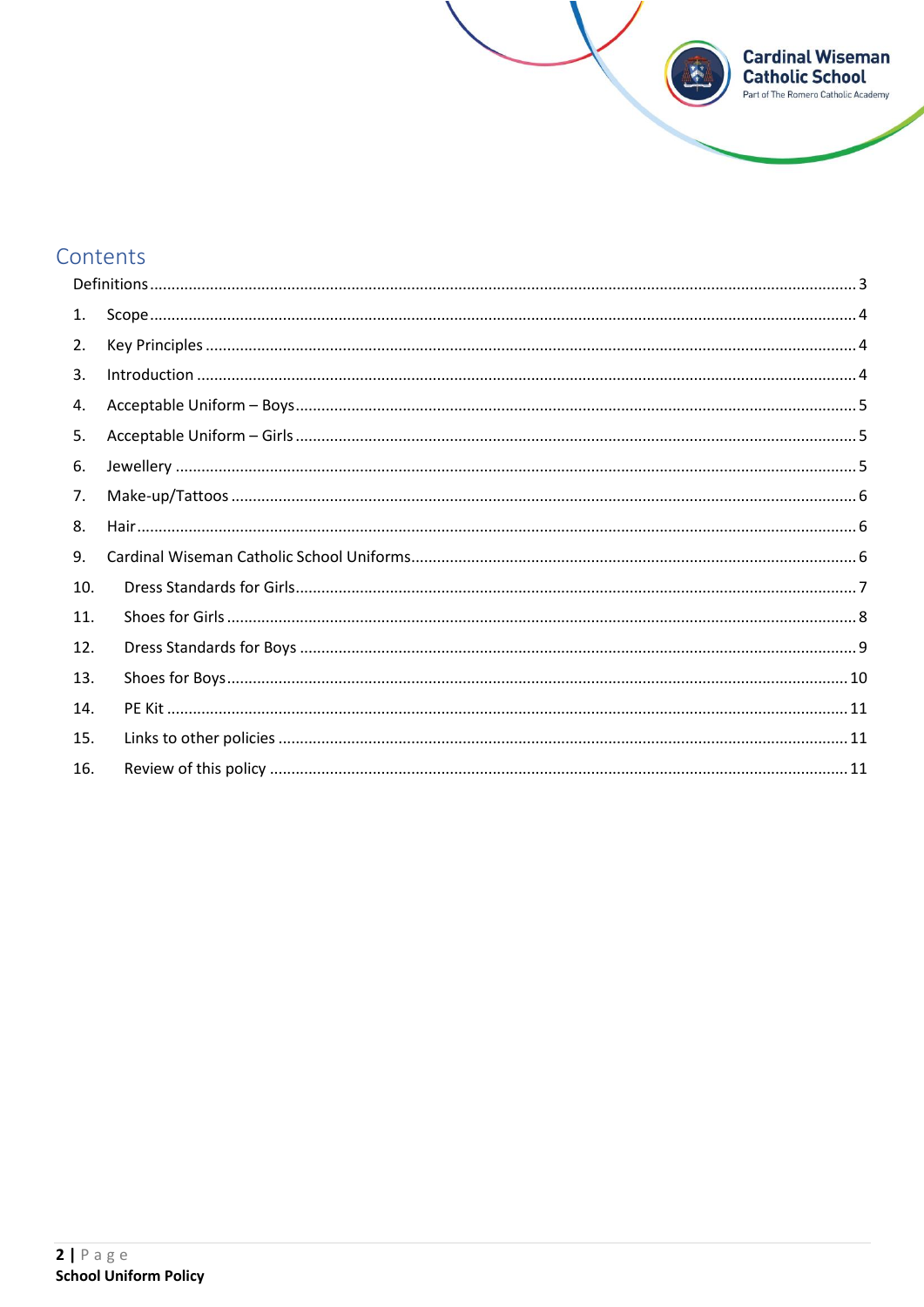# <span id="page-2-0"></span>**Definitions**

In this **School Uniform Policy**, unless the context otherwise requires, the following expressions shall have the following meanings:

i '**The Romero Catholic Academy**' means the Company named at the beginning of this **School Uniform Policy** and includes all sites upon which the Company is undertaking, from time to time, being carried out. The Romero Catholic Academy includes; **Corpus Christi**, **Good Shepherd**, **Sacred Heart**, **Blue Sky**, **SS Peter and Paul**, **St Gregory**, **St John Fisher**, **St Patrick**, **Cardinal Wiseman**, **Shared Services Team**.

**Cardinal Wiseman Catholic School** irt of The Romero Catholic Academy

- ii '**Romero Catholic Academy'** means the Company responsible for the management of the Academy and, for all purposes, means the employer of staff at the Company.
- iii '**Board'** means the board of Directors of the Romero Catholic Academy.
- iv ''**Clerk'** means the Clerk to the Board or the Clerk to the Local Academy Committee of the Academy appointed from time to time, as appropriate.
- v '**Chair'** means the Chair of the Board of the Directors or the Local Academy Committee appointed from time to time.
- vi '**Catholic Senior Executive Leader**' means the person responsible for performance of all Academies and Staff within the Multi Academy Company and is accountable to the Board of Directors.
- vii '**Diocesan Schools Commission**' means the education service provided by the diocese, which may also be known, or referred to, as the Birmingham Diocesan Education Service.
- viii '**Local Academy Committee**' means the governing body of the School.
- ix '**Academy Committee Representatives'** means the governors appointed and elected to the Local Academy Committee of the School, from time to time.
- x '**Principal'** means the substantive Principal, who is the person with overall responsibility for the day to day management of the school.
- xi '**School'** means the school or college within The Romero Catholic Academy and includes all sites upon which the school undertaking is, from time to time, being carried out.
- xii '**Shared Services Team'** means the staff who work in the central team across the Company (e.g. HR/ Finance)
- xiii '**Vice**-**Chair'** means the Vice-Chair of the Academy Committee elected from time to time.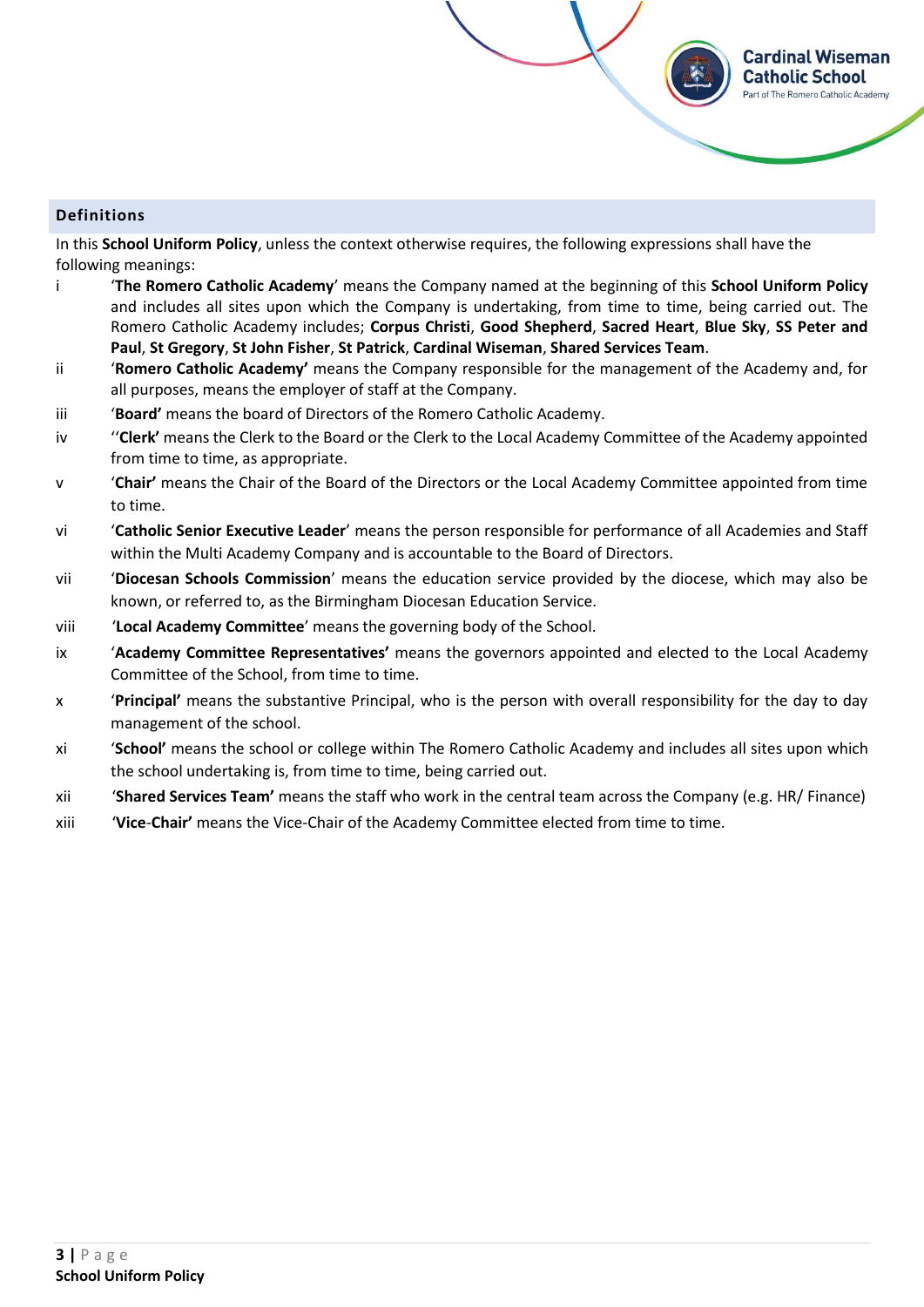#### <span id="page-3-0"></span>**1. Scope**

This document outlines the School Policy on Uniform and Appearance. This policy applies to Pupils in Year  $7 - 11$  and it details expectations in relation to the uniform and appearance, rules and regulations in Key Stage 3 and 4. A separate Policy is in place for Sixth Form and this can be found via a hyperlink on the Linked Policy section below.

**Cardinal Wiseman Catholic School** Part of The Romero Catholic Academy

#### <span id="page-3-1"></span>**2. Key Principles**

We believe wearing a uniform is underpinned by a number of key principles. By wearing a uniform, it promotes equality of opportunity for all pupils, social cohesion amongst pupils and protection from social pressure to dress in a particular way. Furthermore, it helps to give the pupils of the school a sense of identity, belonging and positive self-image. The uniform of Cardinal Wiseman, details the Coat of Arms and therefore it gives the school a well-respected profile and supports its Catholic, Christian ethos.

Pupils wearing the uniform of Cardinal Wiseman Catholic School contribute to creating a culture of high expectations and high achievement within the school:

- Our badge states "Omnia pro Christo" which means "All things for Christ"
- It creates a recognisable identity for our school.
- It promotes respect.
- It improves learning by reducing distraction and sharpens focus on schoolwork.
- It makes the classroom a more serious environment, allowing students to perform better academically.
- It is an important part of being a school student.
- It means students don't have to worry about peer pressure when it comes to their clothes.

When everyone is dressed the same, worrying about what you look like is not so important. There is no competition about being dressed in the latest trend.

#### <span id="page-3-2"></span>**3. Introduction**

The school is named after Cardinal Nicholas Wiseman who became the first Cardinal upon the re-establishment of the Catholic hierarchy in England and Wales in 1850. His coat of arms is displayed on every student's blazer. The motto is 'All things for Christ' therefore faith is at the heart of everything we do, as well as recognising that we are all made in the image of God.

Cardinal Wiseman School, as a member of Romero Multi Academy Company, believes that all young people, whatever their background, are made in God's image and have unique talents. In Christ, all things are possible, and we believe that each individual is capable of learning and of experiencing success as a result of hard work, commitment, learning from mistakes, and guidance. Effective learning is a result of effort and persistence. All pupils are capable of growth and overcoming difficulties in learning. Pope Francis said: "Education cannot be neutral. It is either positive or negative; either it enriches or it impoverishes; either it enables a person to grow or it lessens, even corrupts him. The mission of schools is to develop a sense of truth, of what is good and beautiful."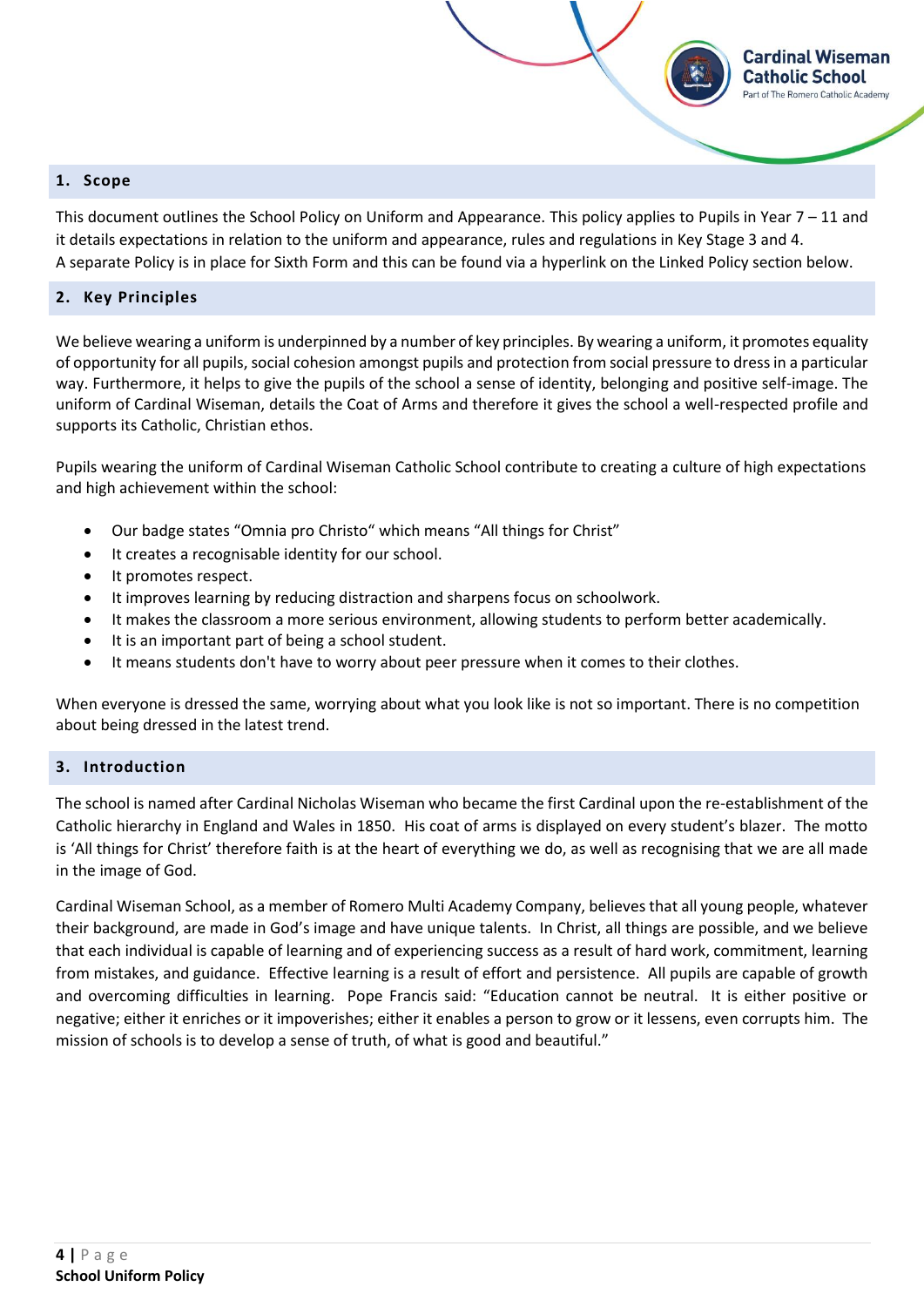#### <span id="page-4-0"></span>**4. Acceptable Uniform – Boys**

#### **Boys wear:**

- Blazer navy with school badge.
- Black trousers (no jeans or chinos see illustration overleaf).
- **Years 7, 8 and 9** white school shirt (not fashion or sports). The collar should be buttoned and the shirt tucked in.

**Cardinal Wiseman Catholic School** Part of The Romero Catholic Academy

- **Year 10 and 11** blue school shirt (not fashion or sports). The collar should be buttoned and the shirt tucked in.
- School tie
- Navy, black or dark grey socks.
- Black lace up or slip on shoes/ankle/shoe boots. (no logos, heavy boots, training shoes, canvas pumps/plimsolls or Velcro — see illustration).
- No baseball caps to be worn in school.
- Blazers should be worn to and from school.

# <span id="page-4-1"></span>**5. Acceptable Uniform – Girls**

#### **Girls wear:**

- Blazer navy with school badge.
- Black knee length pleated skirt (**no tube, mini, split, wrap around, divided, tight or Lycra skirts**) or black trousers of acceptable width or style (**no jeans, cords or leggings/jeggings, no skinny trousers ) —** see illustration.
- **Years 7, 8 and 9** white school shirt (not fashion or sports). The collar should be buttoned and the shirt tucked in.
- **Year 10 and 11** blue school shirt (not fashion or sports). The collar should be buttoned and the shirt tucked in.
- School tie.
- Plain black tights (40 denier) or plain black/white ankle socks. **No knee-high, over the knee or thigh length socks allowed.**
- Plain black shoes heels no higher than 1.5"/4cms. (No fashion shoes/boots, training shoes, canvas pumps/plimsolls, stiletto heels, sandals, platform shoes or sling back shoes).
- Blazers should be worn to and from school.

# **Boys/Girls wear:**

- Official school jumper navy blue with school logo.
- A plain dark coloured coat without emblems or badges.
- **Please note - no hoodies and no denim jackets.**

# <span id="page-4-2"></span>**6. Jewellery**

Some jewellery is allowed:

- Students may wear one pair small stud earrings (in ear lobes only no body or facial piercings permitted).
- One chain must be worn under school shirt.
- One flat ring permitted.
- Watch permitted.
- Wearing of religious bracelets is permitted.
- The wearing of head scarves for religious reasons is permitted. However, head scarves must be plain black or navy, although in hot weather white or cream plain scarves will be permitted.
- Students are not permitted to cover their faces.
- Students are not allowed to have their coat hoods up at any time in the school buildings.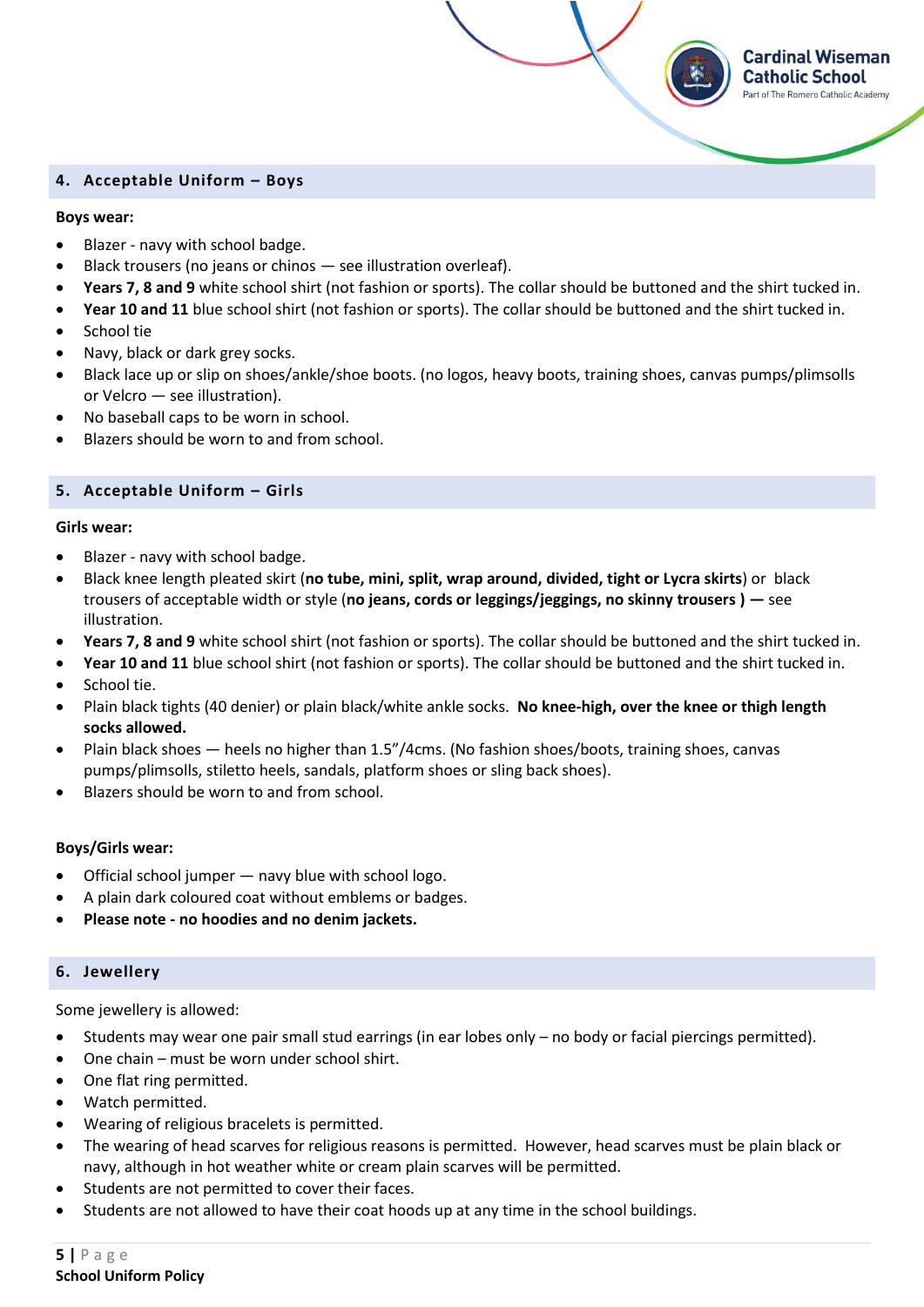# <span id="page-5-0"></span>**7. Make-up/Tattoos**

- No make-up or nail varnish to be worn.
- No acrylic nails.
- No false eyelashes.
- No tattoos.

#### <span id="page-5-1"></span>**8. Hair**

In keeping with our traditional uniform, we promote traditional hair styles. Exceptions: non-traditional styles will be at the Principal's discretion.

- If students dye their hair, only natural colours should be used.
- Boys must not come to school with lines or patterns shaved into their hair (or eye brows).

# **Final decision is at the discretion of the Principal**

# <span id="page-5-2"></span>**9. Cardinal Wiseman Catholic School Uniform**



 **Years 7, 8 and 9 Boys and Girls Years 10 and 11 Boys and Girls** 

**Cardinal Wiseman Catholic School** Part of The Romero Catholic Academy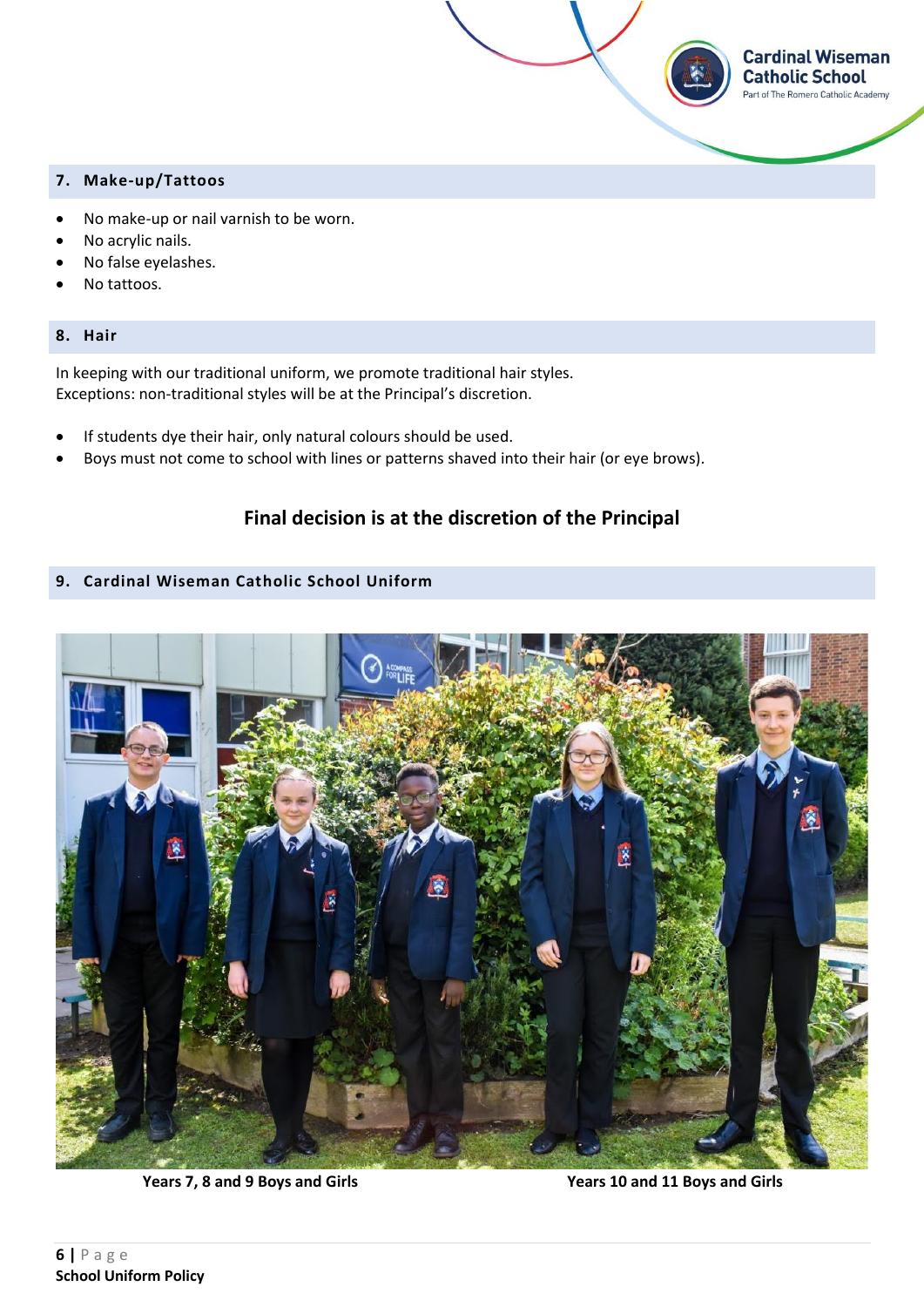#### <span id="page-6-0"></span>**10. Dress Standards for Girls**

Please find below, a selection of pleated skirts and trousers from which to choose from. These are acceptable school uniform.Please note that the skirt needs to be of an appropriate length (see illustration). Trousers should be black and of acceptable width (bootcut). **NB — No jeans, leggings, jeggings, chinos. No Lycra/tube style skirts.**

**Cardinal Wiseman Catholic School** Part of The Romero Catholic Academy



These images are guides to the high expectations that Cardinal Wiseman Catholic School has regarding our uniform.

Although we do not recommend a particular supplier, we can confirm that the following distributors stock uniform of this style: Marks & Spencer, Tesco, and Asda and Cat Balou and Andy Blair.

Shops display stock as school wear or back to school wear. This does not necessarily mean that it meets Cardinal Wiseman Catholic School standards. Should you require any clarification, do not hesitate to contact us or alternatively refer to the above guide.

*Where students arrive at school wearing uniform that does not meet Cardinal Wiseman Catholic School uniform regulations, parents will be contacted with an expectation that the uniform is changed.*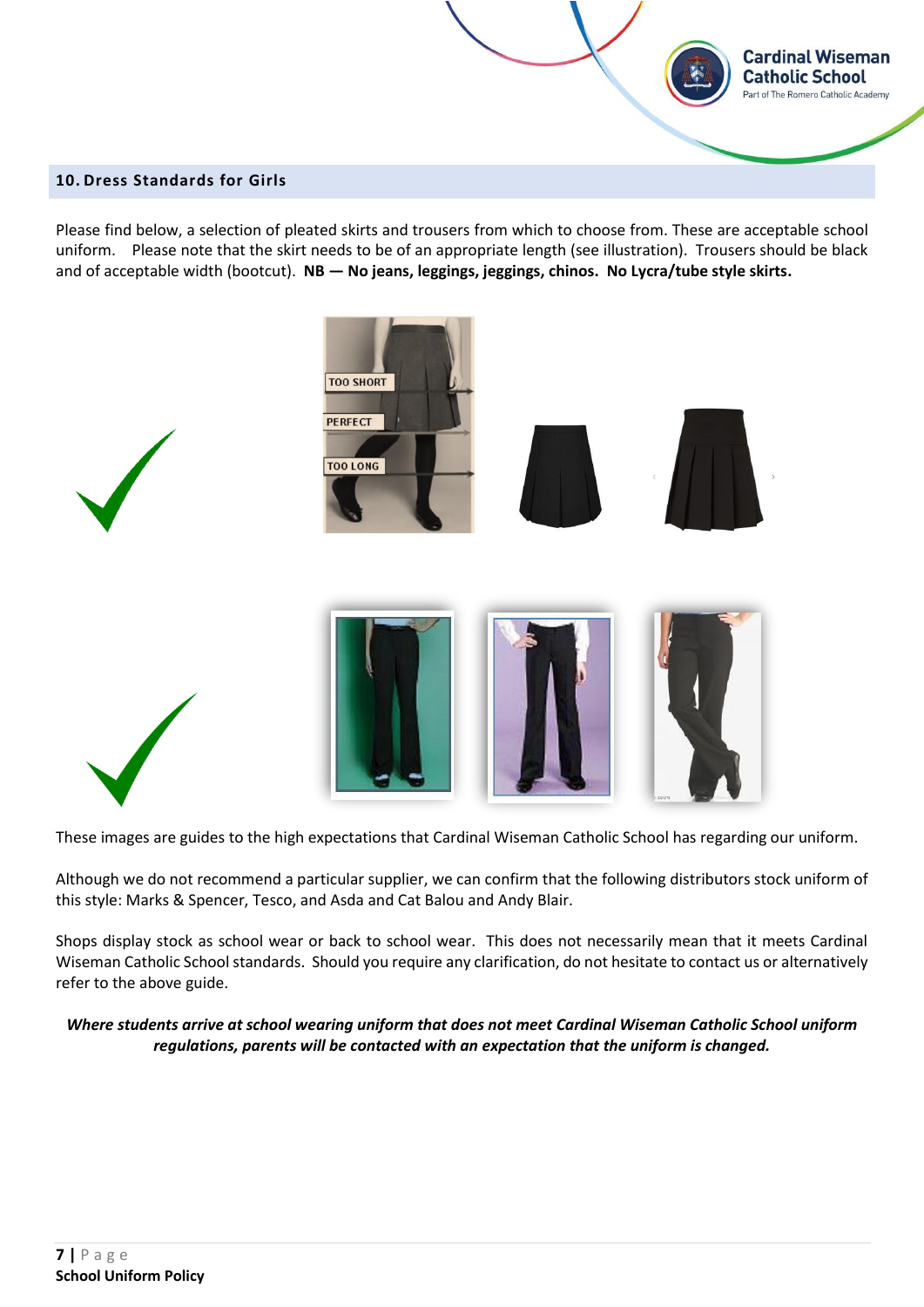#### <span id="page-7-0"></span>**11. Shoes for Girls**

Plain black shoes form part of our uniform. Please note that heels should be no higher than 1.5"/4cms. We ask that girls *do not* wear fashion shoes/boots, training shoes, canvas pumps/plimsolls, stiletto heels, sandals, platform shoes or sling back shoes.

**Cardinal Wiseman Catholic School** rt of The Romero Catholic Academy

Shops display stock as school wear or back to school wear. This does not necessarily mean that it meets the standards of Cardinal Wiseman Catholic School. Should you require clarification, do not hesitate to contact us or alternatively refer to the above guide.

Please find a selection of shoes from which to choose, which are acceptable school uniform and you will also find below a selection of shoes that are not acceptable:



# *Where students arrive at school wearing uniform that does not meet Cardinal Wiseman Catholic School uniform regulations, parents will be contacted with an expectation that the uniform is changed.*

Students will often cite members of their peer group as wearing a style of non-regulation shoe as a rea-son for them to wear incorrect and sometimes unsafe footwear. However Cardinal Wiseman Catholic School will challenge all students in terms of footwear.

*Students will be asked to change footwear not considered to be of school regulation immediately.*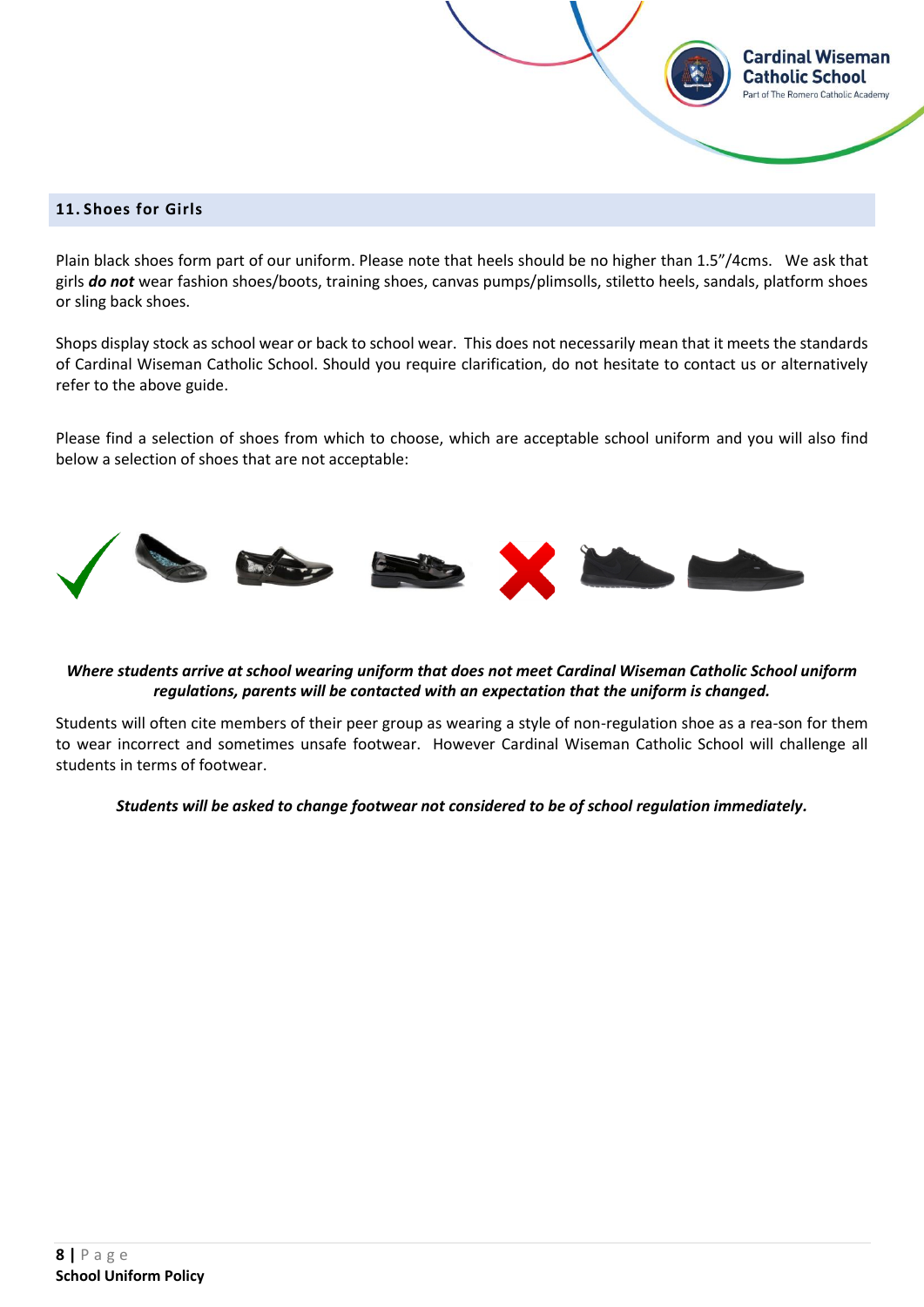#### <span id="page-8-0"></span>**12. Dress Standards for Boys**

Please find below, a selection of trouser styles from which to choose from. These are acceptable school uniform. *Please note that boys are not permitted to wear jeans or chinos.* 

The images below are guides to the expectations that the school has regarding our uniform. Although we do not recommend a particular supplier, we can confirm that the following distributors stock uniform of this style: Marks & Spencer, Tesco, ASDA and Cat Balou and Andy Blair.

**Cardinal Wiseman Catholic School** Part of The Romero Catholic Academy

Shops display stock as school wear or back to school wear. This does not necessarily mean that it meets the Cardinal Wiseman Catholic School uniform standards. Should you require any clarification, do not hesitate to contact us or alternatively refer to the above guide.

# *Where students arrive at school wearing uniform that does not meet Cardinal Wiseman Catholic School uniform regulations, parents will be contacted with an expectation that the uniform is changed.*

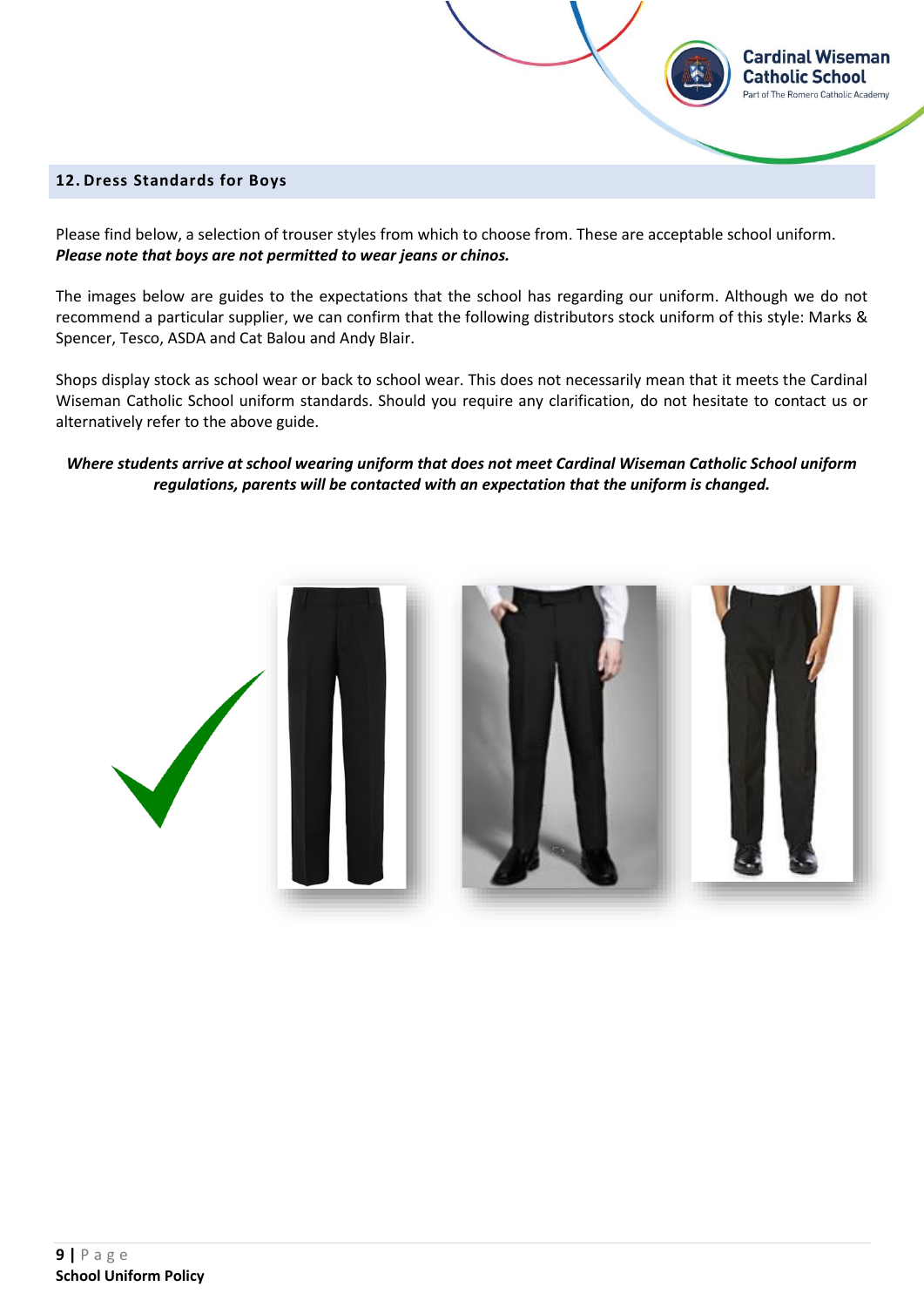#### <span id="page-9-0"></span>**13. Shoes for Boys**

Black lace up or slip on shoes/ankle/shoe boots. Boys are not permitted to wear shoes with logos, heavy boots, training shoes, canvas pumps/plimsolls or Velcro as illustrated below.

**Cardinal Wiseman Catholic School** irt of The Romero Catholic Academy

Shops display stock as school wear or back to school wear. This does not necessarily mean that it meets the standards of Cardinal Wiseman Catholic School. Should you require clarification, do not hesitate to contact us or alternatively refer to the above guide.

Please find a selection of shoes from which to choose, which are acceptable school uniform and you will also find below a selection of shoes that are not acceptable:



*Where students arrive at school wearing uniform that does not meet Cardinal Wiseman Catholic School uniform regulations, parents will be contacted with an expectation that the uniform is changed.*

Students will often cite members of their peer group as wearing a style of non-regulation shoe as a reason for them to wear incorrect and sometimes unsafe footwear. However Cardinal Wiseman Catholic School will challenge all students in terms of footwear.

*Students will be asked to change footwear not considered to be of school regulation immediately.*